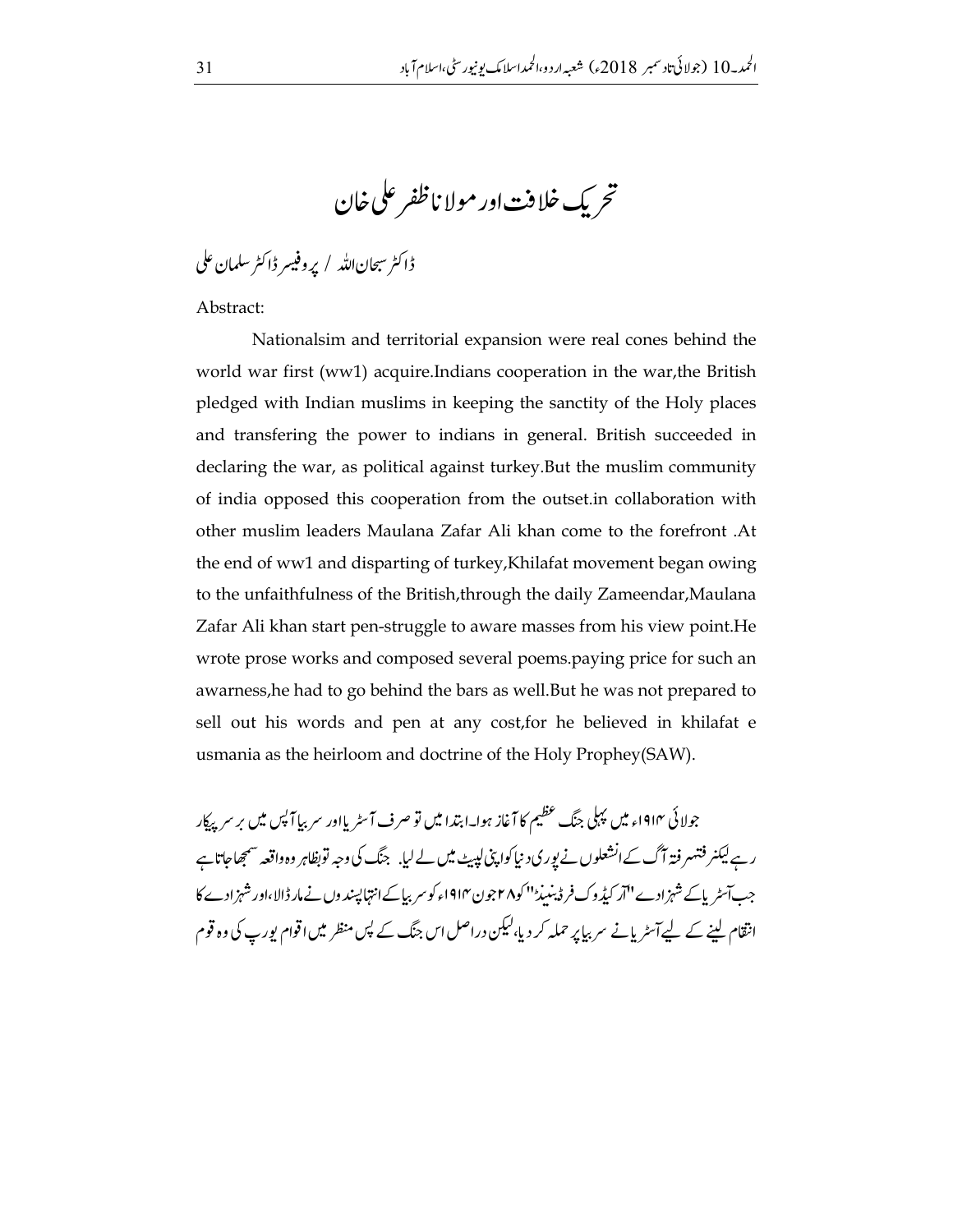پرستانہ اور انتہا پسندانہ حذیات کارفرما تھے جن کیوجہ سے دنیا کے طاقتور ممالک ( جرمنی ،فرانس،روس،آسٹر پا، اٹلی، برطانیہ، تر کی )وغیر ہخود کود وسر وں سے بر تر واعلٰی ثابت کرنے کی کوشش میں گئے ہوئے تھے۔اس مقصد کے لیے مذکورہ اقوام اپنی عسکر کی طاقت بڑھارہے تھے۔حریف کے مقابلے میں خود کو مضبوط کرنے کے لیے خفیہ معاہدے کررہے تھے۔اس کے علاوہ یہی طاقتیں د نیا کواینیطاقت د کھانےاور اپنی برتری ثابت کرنے کے لیےاپنے سے کمز ور ممالک کیز مینوں اورآباد کاریوں میں د خل انداز ی کرکے اپنی کالو نیاں بنانے کی تگ و دو میں مصروف تھیں۔اس کھینچاتاتی اور زور آزمائی کی دوڑ میں جرمنی نےآسٹر پاکو سربیا کے خلاف آکسایا۔ دوسری طرف روس نےاپنے حریف آسٹر پاکی مخالفت میں سر بیاکاساتھ دے کرآسٹر پاکے خلاف اعلان جنگ کیا۔فرانس نے بھی سر بیااور روس کاساتھ دیا۔ جرمنی نے آسٹر پاکے حلیف ہونے کے ناتے فرانس تک پہنچنے کے لیے بلغار پہ پر حملہ کر دیا۔ برطانیہ کو جرمنی کا بہ عمل ناگوار گزرااور جرمنی کے خلاف جنگ کااعلان کر دیا۔تر کی جواُس وقت ایک بڑیاسلامی طاقت مانی جاتی تھی، جرمنی کاساتھ دینے جنگ میں شامل ہوگئ۔

ہندوستان چوں کہ اُس وقت پر طانوی استعمار کے قضے میں تھالیٰذابر طانوی حکومت نے ہندوستان کو بھی اس آگ میں د ھکننے کی منصوبہ بند کی شر وع کی۔مسکلہ یہ در پپش تھا کہ ہندوستانی مسلمان تو تر کی خلافت کے ساتھ مذ ہی رشتے میں بند ھے ہوئے تھے اس لیے وہ کسی بھی صورت تر کی کے خلاف بندوق اُٹھانے پر راضی نہیں تھے۔اپنے مقصد کے حصول کے لیے بر طانوی وزیراعظم ''لائیڈ جارج'' نے ہند وسانیوں کے ساتھ وعدے کیے کہ بہ ایک سای جنگ ہے اور مذہب کے ساتھ اس کا دور کا بھی تعلق نہیں ہے۔آپ کے مذہب کو کوئی خطرہ نہیں ہے۔آپ کے مقد س مقامات کو کوئی نقصان نہیں پہنچایاجائے گااور نہ خلافت کو ختم کیاجائے گا۔اس مغالطے میں پڑنے کے بعد ہندوستانیوں کو جنگ میں ساتھ دے پر راضی کیا گیا۔ قاضی محمدعد یل عباسی ۱۹۱۴ء میں اس سر کار ی اعلان كاحواله دينے ہوئے لکھتے ہيں :

> ''ہندوستان کے مسلمانوں کو یقین کر لیناچاہیے کہ ہم یا ہمارے اتحاد کیاس جنگ میں کوئی ایسی بات نہ کریں گے جس سے ان کے مذہبی حذبات کو ٹھیس لگے۔................. ہم صرف تر کی وزراء سے لڑ رہے ہیں جو جرمنی کے زیراثر کام کر رہے ہیں نہ کہ خلیفتہ المسلمین  $(1)"_{-\sim}$

حکومت بر طانیہ کی طرف مذکورہ وعد وں اور اعلانات کیر وشنی میں کا ٹکریں نے مدراس میں اجلاس بلایا جس میں ایک قرار داد کی منظور پی کے بعد پر طانیہ کا ساتھ دینے کااعلان کر دیاگیا۔ پر طانیہ کاساتھ دینے کے لیے ہٹگامی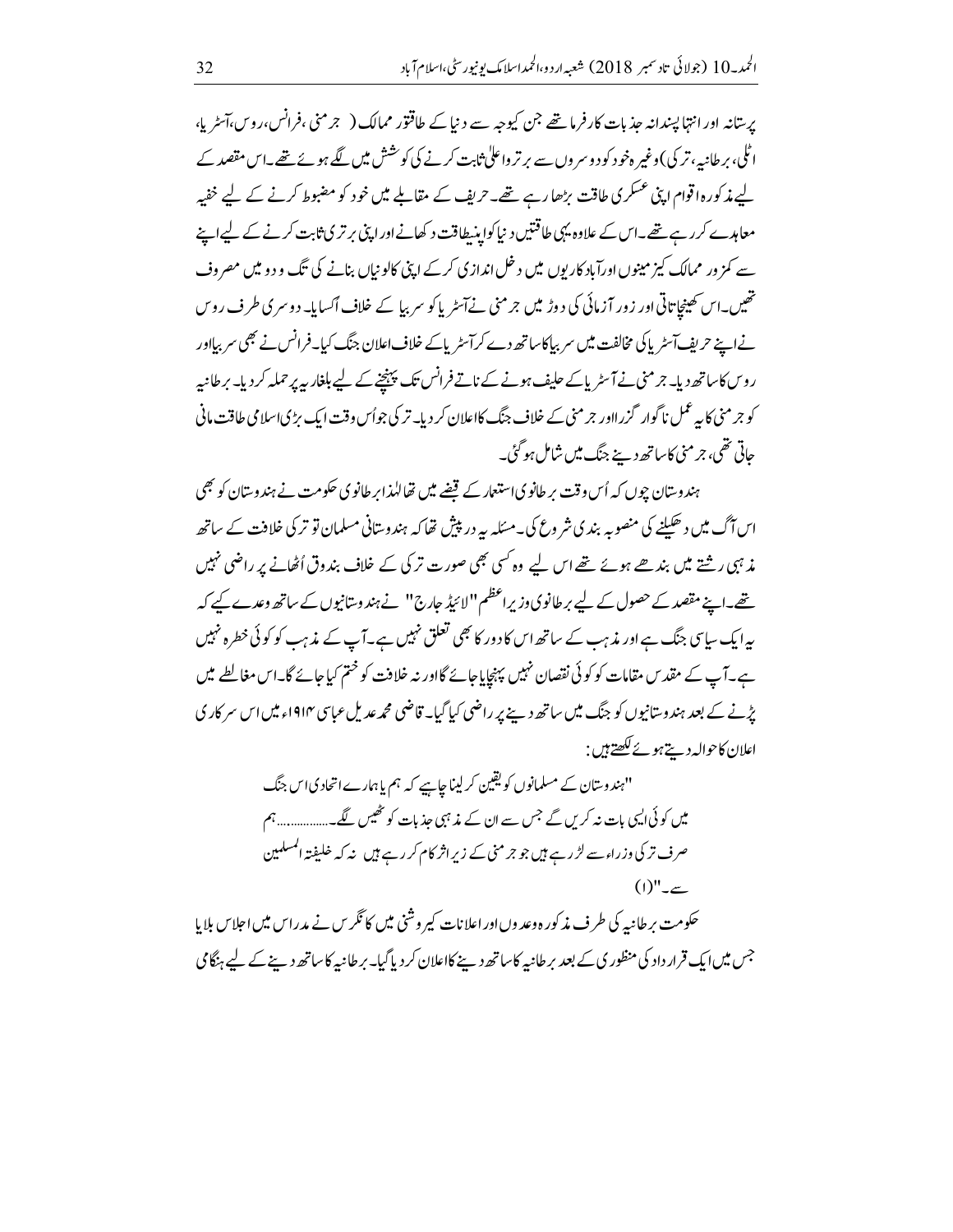بھر تی ہو ئی اور ہندوستان کے نوجوان جرمنی اور اس کے حلیف تر کی کے خلاف جنگ کے لیے روانہ کیے گئے۔ان حالات میں ہندوستانیوں میں دوقشم گروہوں نے جنم لیا۔ قوم پر ستوںاوراعتدال پسند وں نے برطانیہ کاساتھ دینے کی حمایت کی۔ کچھ لوگ ایسے بھی تھے جو کسی صورت میں بھی خلافت پر حرف آنے کے لیے تیار نہیں تھےاس لیے انہوں نے برطانیہ کاساتھ دینے کی سخت مخالفتگی۔ مذکور ہلو گوں میں ڈاکٹر انصار کی،حسین احمد مدنی،مولا نامحمودالحسن، اور عبیدالله سندھی اور مولا ناظفر علی خان قابل ذکر ہیں۔

د وکر وڑ کے قریب انسان جب جنگ کی نذر ہو گئے تو نومبر ۱۹۱۸ءمیں عارضی صلح پر جنگ بند کر دی گئی۔ جون ۱۹۱۹ء کو صلح یعنی معاہدہ" دار سائی" کی شکل میں جرمنی کو بھار کی پہانے پر تاوان جنگ دیناپڑاجو د راصل جرمنی کو معاشی طور پر ختم کرنے کا منصوبہ تھاتا کہ دو بارہ سراُٹھانے کے قابل نہ رہے۔ہندوستانیمسلمان جواستعمار ی قوتوں کے اِرادوں اور افعال سے بخوتی آگاہ ہوچکے تھے اوراس منتیجے پر پہنچ گیکے تھے کہشکست کے بعد تر کخلافتگی بھی خیر نہیں۔ کیوں کہ حکومت کی سر مہری اور اسلام ڈشمنی اُن پر تقسیم بنگال، تنسیحنہ نگال،مسجد کانپور کا قضیہ ،رولٹ ایکٹ جیسے سفاک قانون اور حلیانوالہ کے قتل وغارت کی شکل میں واضح ہو پچکی تھی۔اُن کو یقین تھا کہ پر طانوی حکومت یعنی '' حارج پنجم'' کبھی بھی اپنے وعدے پورے نہیں کریں گے ۔ایسے میں مسلمانوں کو خلافت کی فکر لاحق ہو ئی۔خلافت کے ساتھ مقد س مقامات کی حفاظت کے لیے سوچ وبجار شر وع ہو ئی۔ ہد قسمتی سے مسلمانوں کے سر کر د ہ رہنمامثلاً ابوالکلام آزاد ،علی بر داران ،عیبدالله سند هی،محمودالحسن اور مولا ناظفر علی خان وغیر ه باتوجیل میں تھے یا نظر بند ی کی صعوبہ بیں ہر داشت کر رہے تھے۔تاہم رہے سے چند مسلمان خلافت کا روگ لے کر جمع ہوئے جن میں سیٹھ حچوٹانی،ابراھیم محضر اور مولانا،فضل الحق، خیر آبادی شامل <u>تھ</u>ے۔انھوں نے ایک <sup>س</sup>میٹی بنائی جو بعد میں ''خلافت ۔<br>سمیٹی'' کے نام سے مشہور ہو ئی۔ڈاکٹر تارا چند کے مطابق سمبر 1919 کو گھنسو میں ایک اجلاس کی صدار ت ابراھیم محضر نے کی، جس میں ( آل انڈیا خلافت سمیٹی) بنائی گئی۔اس کے صدر جمبئی سے سیٹھ چھوٹانی اور شو کت علی( نظر بندی سے رہائی کے بعد )اس کے سیکرٹری قرار دیئے گئے۔(۲)''خلافت کمیٹی'' کے قیام کے حوالے سے مولانا ظفر علی خان نے ''مرکز کی خلافت <sup>حم</sup>میٹی'' کے عنوان سے ایک نظم بھی لکھی ہے جو ہند وستانیوں کچخلافت تر کیہ سے وابستہ جذبات پر مبنی ہے۔ نظم میں ''سیٹھ چھوٹانی''صدرِ سمیٹی اور ''سیٹھ جاجی صدیق'' معتمد سمیٹی کاذ کر بھی کیا گیا  $-\xi$ 

ساحل ہندوستاں پر کچھ غلامان ر سول خاک ناموس عتیبئہ ایوان سُلطانی ہوئے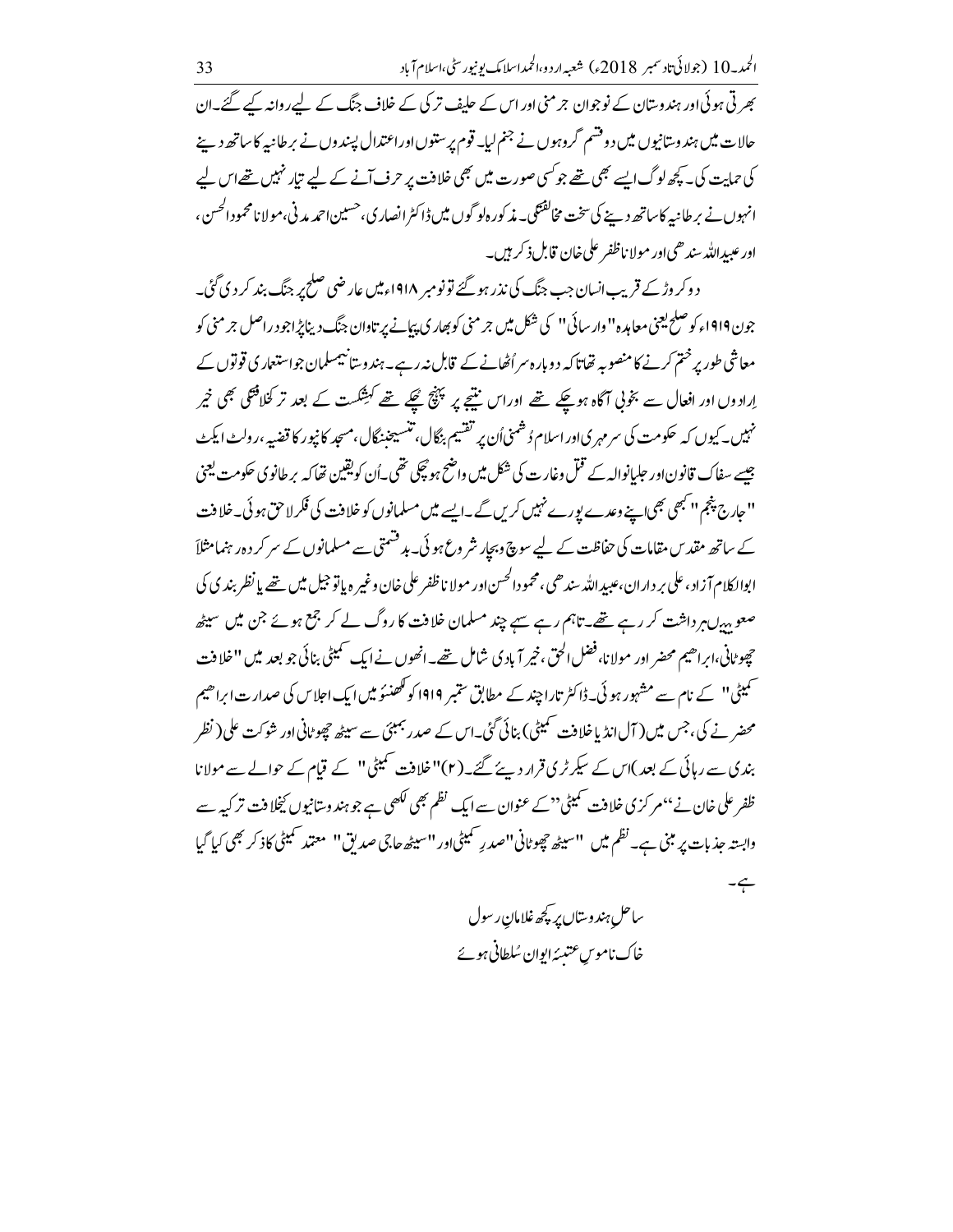بن گئے مخد وم ملت خدمت اسلام سے اس میں سیٹھاحمہ ہوئے پاسپیٹھ چھوٹانی ہوئے (۳) خلافت تمیٹی کاپہلااجلاس ۲۳نومبر ۱۹۱۹ءکوبلا پاگیاجس کی صدارت کے فرائض ''فضل الحق'' نےانجام د یئے۔اجلاس میں گاندھی جی کو بھی دعوت دی گئی جنھوں نے دعوت کو قبول کرتے ہوئے اجلاس میں شر کت کی۔اُن کے علاوہ پنڈت مدن موھن مالو بہ اور موتی لال نہرونے بھی اجلاس میں شر کت کی۔اجلاس میں با قاعد ہ طور یر گا ٹکر س رہنماوں کا شکر یہ ادا کیا گیااور یہ قرار دادیاس کی گئی کہ اگراتحاد کی طاقتوں نے تر کیخلافت کے حوالے سے مسلمانوں کی مرضی و منشاکے خلاف فیصلہ سُنایاتواس کا مکمل بائرکاٹ اور اس کے خلاف احتجاج کیا جائے گا۔ابتدا میں گاندھی جی نے بائیکاٹ کی مخالفت کی جس پر حسرت موہانی اپنے دلائلسے سب کو قائل کر لیا۔آخر کار اتفاق رائے سے بائرکاٹ کی قرار دادیاس کی گئی۔احلاس میں متفقہ طور پر گاندھی جی کو سمیٹی کاصدر ربنایاگیا۔

مولانا ظفر علی خان اُس وقت کرم آباد میں نظر بند تھے تاہم جیسے ہی دسمبر ۱۹۱۹ء میں نظر بندی سے رہا ہوئے۔خلافت سمیٹی میں شامل ہو گئےاور '' خلافت سمیٹی پنجاب '' کے سیکرٹری بن گئے۔اُس وقت ''خلافت سمیٹی پنجاب" کے صدر مولا ناعبدالقادر قصور ک<u>ی تھ</u>ے۔

فر وری • ۹۲اء کو مرکز ی خلافت سمیٹی نے ایک اجلاس بلا یاجس میں ایک وفید تفکیل دیا گیااور اسے مولا نا محمه علی کی سربراہی میں برطانیہ روانہ کر دیاگیا۔ وفدے۲ فروری کوانگلستان پہنچ گیا۔ وفد نےوزیر اعظم ''جارج پنجم" سے ملا قات سے پہلے ،۱۹۱۹ء کو وزیر ہند" مانٹیگو" سے ملنے کی کوشش کی لیکن اُن کی یہ وجہ بہاری وزیر ہند کی ذ مہ داریاں'' فشر <sup>دی</sup>کو سونپ دی گئی تھیں۔جس نے وفد سے ملا قات تو کی کیکن کو ئی خوش آ <sup>س</sup>ند بات سامنے نہیں آئی۔اس کے بعد جب وفد نے پر طانوی فرمان روا"لارڈ جارج" سے ملا قات کی توأس نے وفد کے مطالبات پر نہایت مایوس کن رائے دیااور مطالبات ماننے سے انکار کر دیا۔ہندوستانیوں نے حکومت بر طانیہ کے انکار پر،۹۱مارچ ۱۹۲۰ء یو مِسوگ منابا۔ہندوستانیوں کا مذکورہ وفیدا بھی ہندوستان واپس بھی نہیں پہنچا تھا کہ اتحادیوں نے •ااگست • ۱۹۲۰ء کوایک معاہدے کااعلان کر دیاجوتار بخ<sup>ی</sup>یں''معاہدہ سیورے'' کے نام سے پاد کیاجاتاہے۔

"معاہدہ سپورے " میں جو نکات شامل تھے اُن سے یہی ظاہر ہو رہا تھا کہ اتحاد کی تر کی خلافت کو ٹکڑے ٹکڑے کرنے کے دریے ہیں۔اس معاہدے کی شر ائط کے مطابق تر کی کو عرب سے بھی دست بر دار ہونے کا کہاگیاجہاں مسلمانوں کے مقامات مقدسہ واقعہ ہیں۔''معامدے سیورے'' کی خمر وں نے پوری اسلامی د نیا کو متاثر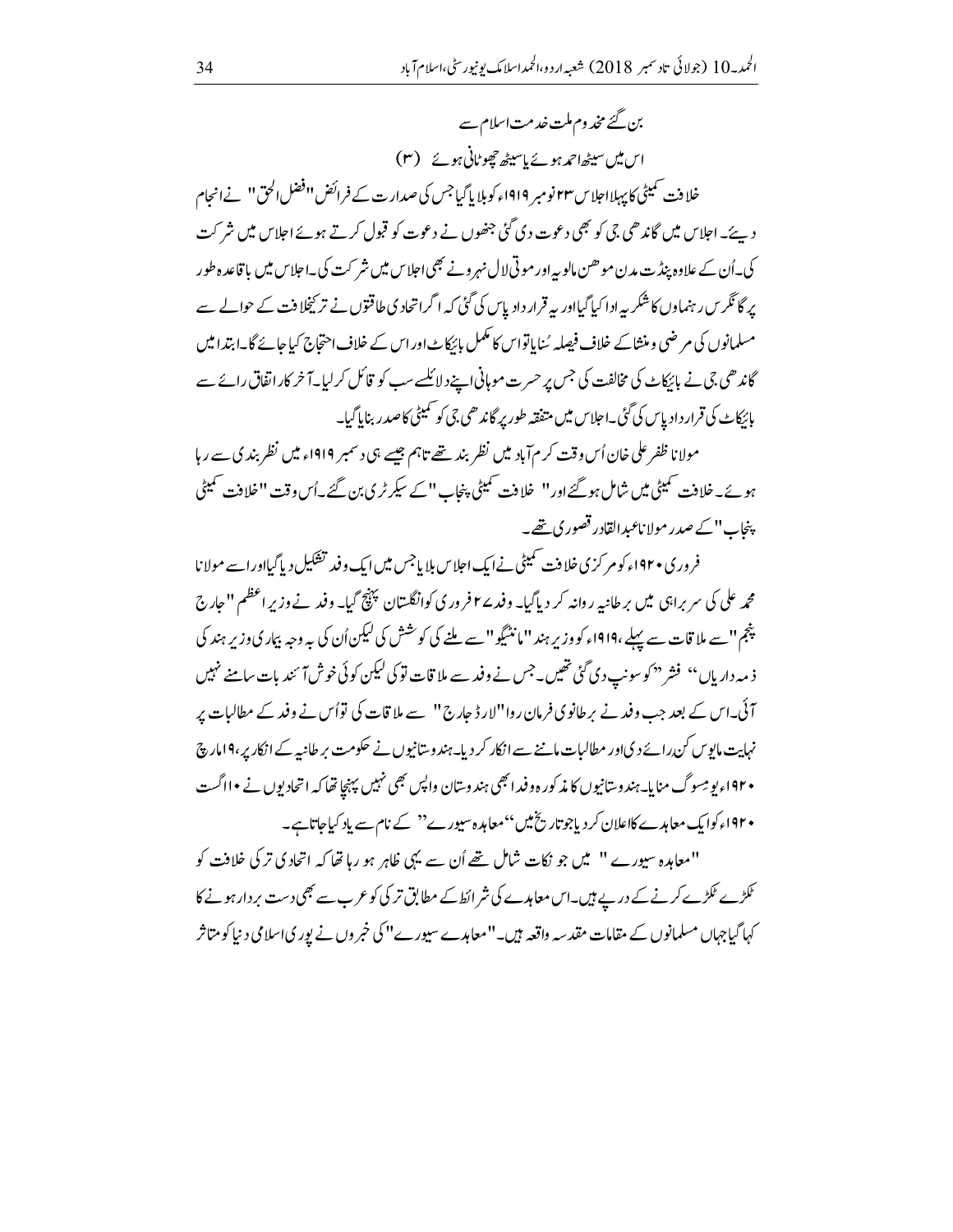موالات،عدم تعاون اور سول نافر مانی کے حکم نامے جاری کرکے حکومت سے باغیانہ روپہ اختیار کیااور خلافت کے حق میں " تحریکِ خلافت" کے نام سے ایک پُرزور تحریکِ شروعِ ہو ئی۔ بنیچے میں دوسرے رہنماوں کے ساتھ مولاناظفر على خان کو بھی پابند سلاسل کر دیاگیا۔صحافتی حوالے سے مولا ناظفر علی خان نے اپنےاخبار ''ز میندار '' کو خلافت کے بجاؤمیں انگریزڈ شمنی اور بعد میں ہندود شمنی کے لیے وقف کیا۔شاعری میں ۲<sub>م</sub> نظمیں اور بیسوں متقرق اشعار ''تحريك خلافت'' اوراس سے وابستہ منظر نامے پر لکھے۔ان کے علاوہ وہ تحریریں الگ ہیں جو ہنگامی صورت حال کی وجہ سےامتدادِ زمانہ کی نذر ہو گچکی ہیں۔

ستمبر ۱۹۲۰ء کو کلکتہ میں خلافت سمیٹی اور انڈین نیشنل کا ٹکریں کاایک اجلاس بلایا گیا۔ جس میں سول نافرمانی، ترک موالات اور عدم تعاویے ساتھ سودیشی مال سے بائیکاٹ پر زور دیاگیا۔لوگوں نے حکومت کو ٹیکسس د ہے سے انکار کیا۔طلباء کو سر کار کی یونیور سٹیوں ،کالجوں اور سکولوں کو جانے سے منع کیا گیا۔ سر کار کی خطابات کو واپس کرنے کا حکم دیا گیا۔سر کار کی ملاز متوں کو حرام قرار دیا گیا۔ملک میں ہر حکّہ ہڑ تالیں شر وع ہوئیں۔جمعیت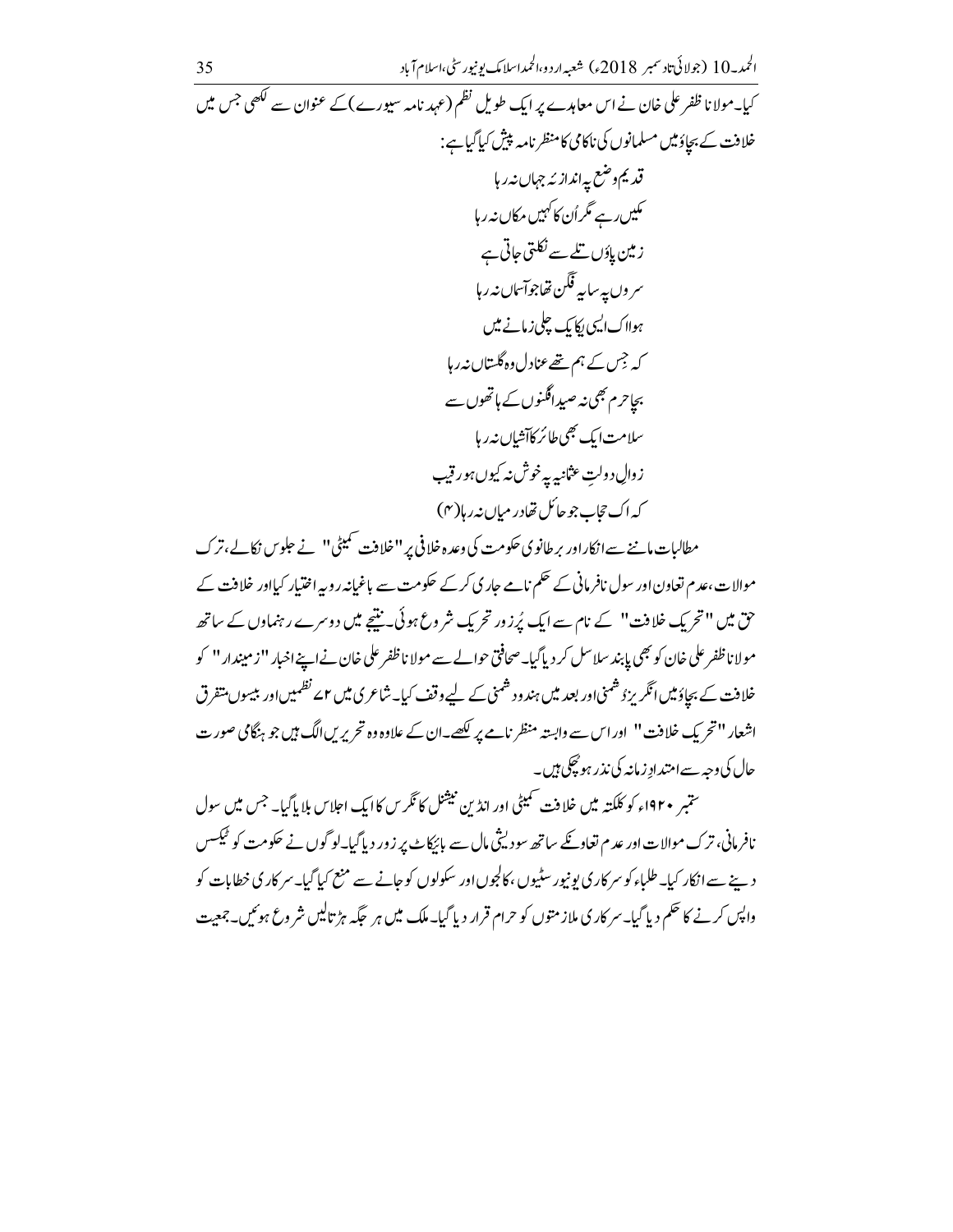ا<sup>لعل</sup>مائے ہند نے بھی مکتبہ دیو بند کا ہم خیال بن کر تحریک خلافت میں بڑھ چڑھ کر حصہ لیا۔مولا نامحمود ا<sup>کھ</sup>س کی سر براہی میں جمعت العلماء ہندنے ترک موالات کی حمایت میں ایک فتوی تیار کیا جس پر '' • • 9'' علاءنے د ستخط کیے اس دور میں ہندوستان ''پرنس آف ویلز '' کو آنا تھالہٰذا تحریک خلافت کے رہنماوں نے اس کے خیر مقدم سے بائکاٹ کرنے کی بھی ایک زور دار تحریک چلائی۔اسی سلسلے میں ۱۴اگست • ۱۹۲ کومولا نا ظفر علی خان نے حضر و(اٹک) کے مقام پرایک پُر جوش تقریر کی جس میں مارشل لااور رولٹ ایکٹ سمیت "پرینس" کے خیر مقدم سے بائکاٹ میں لوگوں کو تحریک میں شمولیت کی دعوت دی۔اصل تقریر تو موجود نہیں لیکن محقق اشر ف عطانے اپنےالفاظ میں تقریر کا مرکز پی خیال کچھ اس طرح بیان کیا ہے کہ ہم مسلمانوں نے خود مکہ معظمہ کوآگ لگائی۔چند پیسوں کے عوصنمقد س مقامات عیسائیوں کے حوالہ کیے۔اگر برطانوی حکومت جاہتی ہے کہ پر ینس کی خیر مقدم کیا جائے توساتھ اُسے تحریک خلافت میں مداخلت سے باز آئے۔مقاماتِ مقدسہ کوواپس کیے جائیں۔کالا قانون منسوخ کیاجائے۔مسلمانوں کے ساتھ جو دعدے کیے گئےاُنھیں پوراکیاجائے۔ورنہ حکومت کی خیر نہیں۔ہم معاہدہ تر کی کو کاغذ کا ٹکڑا سمجھتے ہیں۔موجودہ تناظر میں مسلمانوں پر ہجرت فرض ہے۔کیوں کہ ہندوستان دارالحرب ہے یہاں مذہبی آزادی سلب کی گئی ہے۔(۵)مولا نااٹک کے مقام پر تقریر کے بعد کلکتہ سے مری کی طرف روانہ ہوئے۔جب لاہور ریلوے سٹیشن پر پہنچے تو'' قانون تحفظ ہند'' کے تحت اُن کو گر فیار کر لیاگیا۔اٹک(حضرو) میں تقریر کرنے کیپاداش میں اُن کے خلاف مقد مہ درج کیا گیا۔ نتیجے میں ے ۲۔اکتوبر، کو''اتعزیرات ہند'' کے دفعات نمبر ''۲۴۷۔الف" اور "دفعات نمبر ۱۵۳"کے تحت دو سزائیں "۵ سال قید بامشقت، جرمانہ ایک ۱۰۰۰ روپے" اور "۲سال قید بامشقت ''سائی گئی'تاہم سزائیں دونوںا یک وقت سے شر وع ہونے کا حکم سایا گیا۔

تحریک خلافت زور وشور کے ساتھ جاری تھی کہ "ایوپی" ریاست میں "چوراچوری" کے مقام پر ایک یولیس تھانے کوانتہا پسند وں نے ۵فرور ی۱۹۲۲ء کوآگ لگاد کی جس میں چند سیاہی جل کر ہلاک ہو گئے۔ گاند ھی جی جو''ستیہ گرہ'' لیمنی عدم تشدد کے حامی تھے یہ خبر سُ کرانتہائی رنجیدہ ہوئے اور غم سے برت رکھ کر تحریک ختم کرنے کااعلان کیا۔ یہ اعلان ہندومسلم اتحاد ویجہتی کے لیے ایک اہم موڑ ثابت ہواکیوں کہ ایک طرف توایک کامیاب تحریک کا بغیر کسی نتیجے کا خاتمہ ہوا ور دوسر پیااہم بات یہ کہ ہندو مسلم اس کے بعد مبھی اس شکل میں اکھٹے نہیں ہوئے۔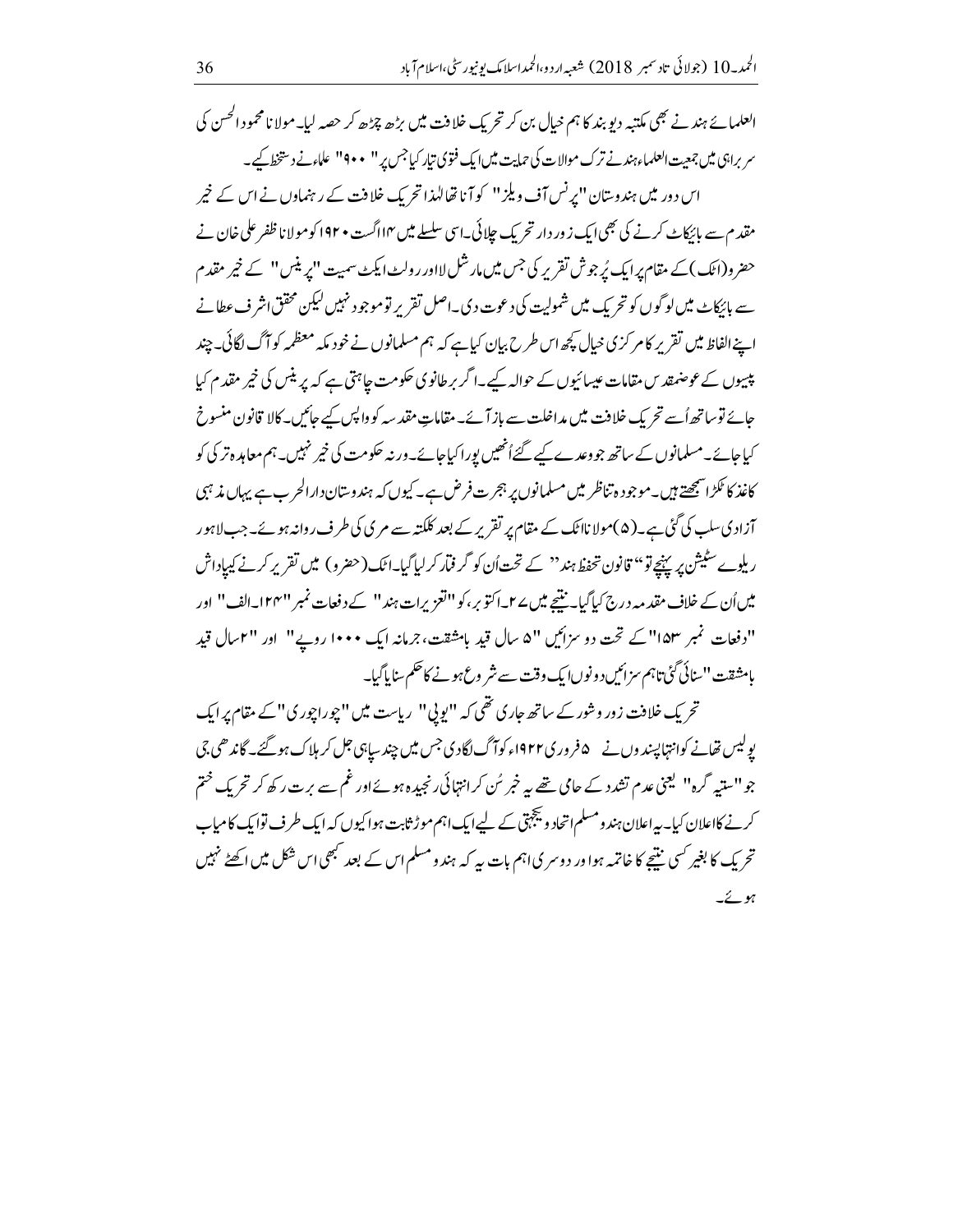اس میں کوئی شک نہیں کہ تحریک خلافت ای<sub>ک</sub> قوم کے لیے چلائی گئی جو خود خلافت کے حق میں ین ستھی۔ کیوں کہ تر کوں نے ۱۹۲۴ء میں خو د سیکولر سٹیٹ کااعلان کر دیا۔اس کے علاوہ تر کی کی بڑی غلطی جرمنی کا ساتھ دینااور جنگ میں حصہ لیناتھا۔اس سے بہتر توبہ تھا کہ وہ خود اپنی سر حدات کی حفاظت کرتی اور خطے میں مسلمان بھائیوں کے لیے آ واز اُٹھاتی۔کیکن خلیفہ ُ وقت کے ایک غلط فیصلے کے باوجو د بھی بور ی د نیا کے مسلمانوں نے تر کی کا ساتھ دیااور اُن کے حق میں ایک بھر پور تحریک چلائی۔ دوسر ی طرف آزمائش کی صورت تب بن گئی کہ خلافت تر کیہ سے دلی لگاؤر کھنے کے باوجود برطانوی حکومت ہندوستانیوں کو جنگ میں ساتھ دینے کی فرمائش کر رہی تھی۔ یہاں تک کہ سایپ چال کے ذریعے ہندوستانیوں کوآ نہیں اصلاحات اور د وسرے حجھوٹے وعد وں پر ٹر خاتی رہی اور جنگ میں ساتھ دینے پر راضی کرتی رہی۔لیکن جب جرمنی کی فنکست ہو ئی تو حکومت اپنے وعد وں سے مکر گئی اور ہند وستانیوں کو صلے میں رولٹ ایکٹ جیسے کالے قانون ،مارشل لا اور حلیانوالہ کے قتل عام سے نواز گیا۔ایسے میں ر د عمل کے طور پر ہندوستانیوں کا سڑ کوں پر نکل آ ناکوئی تعجیکی بات نہیں۔مولا ناظفر علی خان نے اپنی ایک نظم میں ائگریزوں کی جفاکاریوںاور ہندوستانیوں کی وفاداریوں کانقشہ کچھ اس طرح کھینجاہے :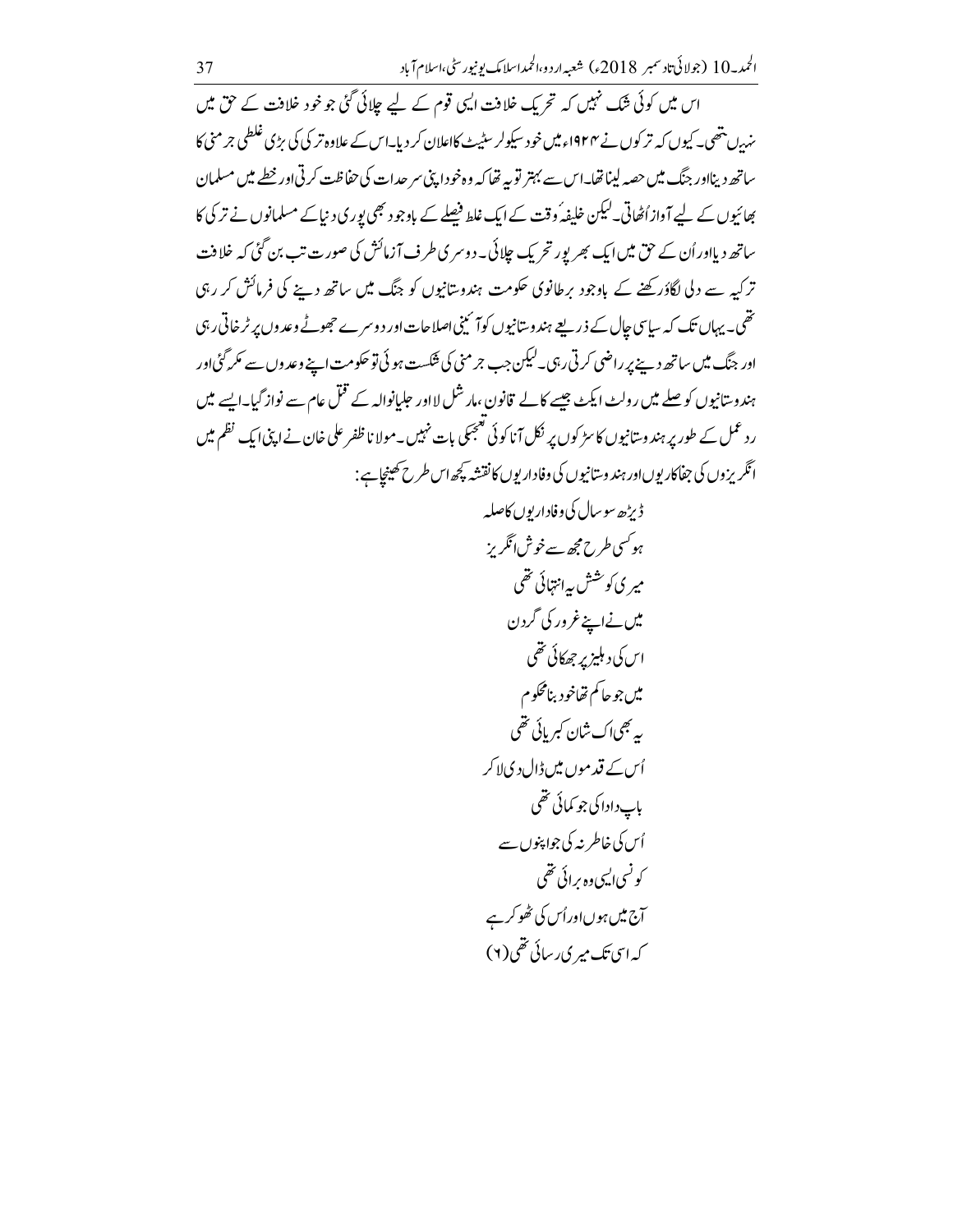نظم ''ہندوستان کے مسلمانوں کا گناہ'' میں بھی اہلیان ہند کے ساتھ انگریز کے روپے کے اساب بیان کیے ہیں کہ آخر کیوںاہل فر نگ مسلمانوں کی خلافت کے پیچھپے لگ کراُن کے جان ومال کے دُشمن بن پھکے ہیں : میر کی خطابیہ ہے کہ نہ کیوں میں نے کر دیا سنگ د فاسے شیشہءایماں کو پاش پاس میر اقصور بیہ ہے کہ اُن کی گلی میں کیوں گاڑی: میں نے دیں رسول خدا کی لاش (ے)

خلافت تر کیہ کے حوالے سے مولانا ظفر علی خان کا موقف نہایت واضح تھا۔وہ تر کی خلافت کواسلامی طاقت کی علامت، سر چشمہ اور مسلمانوں کاتشخص و پیچان سمجھتے تھے۔جس کی حفاظت مسلمانوں کا سایپ مسئلہ نہیں مذ ہبی فر ئضہ ہے۔وہاس نظریے کے پیر وکاروں کے سخت مخالف تھے جو تحریک خلافت کو بیر ونی مسئلہ اور پرائی جنگ تصور کرتے تھے۔اگراسلامی تناظر میں دیکھاجائے تواُن کا خیال صحیح بھی تھا کیوں کہ ایک مسلمان کی حیثیت سے مقاماتِ مقدسہ کی حفاظت تو جان و مال پر مقدم ہونی جاہیے۔مولا ناتو ہر سیاسی و مذہبی پلیٹ فارم پر پہ اظہار کرتے رہے کہ میں پہلے مسلمان ہوںاس کے بعد ہندوستانی۔اس طرح وہ مکہ کو پہلا مدی کونہ دوسرا جبکہ ہندوستان کو تیسرا گھر تصور کرتے تھے۔اب ظاہر کی بات ہے کہ جس کے گھر کوئی حملہ کرے تواس کار دعمل کیا ہو گا۔خلافت کے حوالے سے وہایک تقریر میں کہتے ہیں :

> " دېني اور د نيوې سلطنت کې جو مىند جناب ر سالتمآب ٌاليوم ا کمات لکم ديىمگم كا آسانى یغام سنا کر خالی فرما گئے تھے وہ خلفائے راشدین کے بعد بنی اُمیہ کو ملی،اور اُمیوں کے بعد عباسبوں کے چھے میں آئی،دولت عباسیہ کے انتزاع کے بعد (توٹی الملک من تشاء) کے فحوائے یزدانی کے لحاظ سے ۱۵۱۵ء میں تر کان آل عثان کو اس پر حلال مند پر بیٹھنے کا شرف عطا کیا  $(\Lambda)''(\downarrow\stackrel{\circ}{\mathcal{I}})$

مولا ناترک خلافت کے خلیفہ کو پیغیبراً خر زمان کے وارث وحان نشین تصور کرتے تھے۔اُن کے مطابق خلیفہ اللہ تعالٰی کے نازل شُدہ اُصول قوانین کے نفاذ اور عملی شکل دینے کے لیے تحت نشین تھے۔اس لیے اُن کے بحانے کے لیے جان ومال کی قربانی دیں۔مولا ناکے نزد یک خلیفہ پر جان دیناوارث پیغیبر ہونے کے ناطے ، پیغیبر پر حان دینے کے مصداق تھا: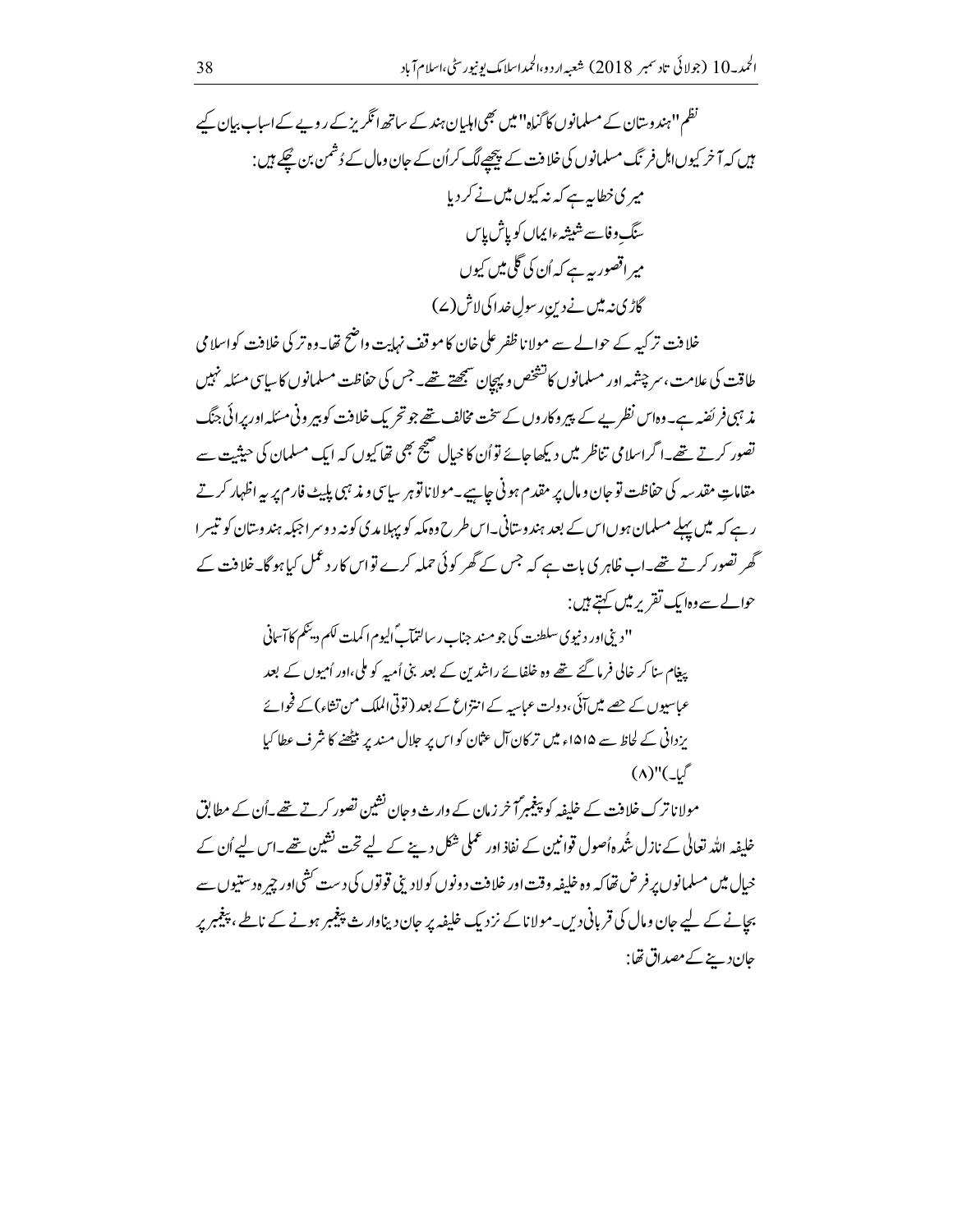مولانا ظفر على خان بورپ كى خلافت مخالف پإلىيىيوں كواسلام دُشمنى اور مسلمان دُشمنى سمجھتے تھے۔اس لیے اُن کی پالیسیوں کو رد کرتے تھے۔خلافت کے خلاف جنگ وہ اسلام کے خلاف جنگ تصور کرتے تھے۔اس حوالے سے اُن کا خیال تھا کہ پورپ کی استعمار کی طاقتیں اسلام اور مسلمان کے خاتمے کے اس مہم میں سبھی بھی کامیاب نہیں ہو سکتیں۔مسلمان ایک بار پھراپنے کھونے ہوئے و قار کو حاصل کر لیں گے۔اس لیے جب وہ تر کی ے غازی مصطفی کمال پاشاسے نااُمید ہوئے توافغانستان کے باد شاہ غازیامان اللہ کوامیر سمجھتے رہے۔وہ سمجھتے تھے کہ په محکوم ومغلوب مسلمان ایک بار پھر غازی امان الله جیسے غازیوں کی سربراہی میں توحید کا نعرہ ہلند کر کے سُر خروہو جائیں گے۔اس لیے وہ اپنی شاعری میں بار بار اہل فرنگ کو متنبہ کرتے ہیں کہ اہل اسلام سے دُشمنی باندھ کر آپ لوگوں نے بڑی غلطی کی۔خلافت کی بنیادیں کوئی نہیں اکھاڑ سکتا۔ہند سے ایک بار پھراس کاحجنڈا ہلند ہو گا۔مثال کے طور پر په اشعار ملاحظه ہو :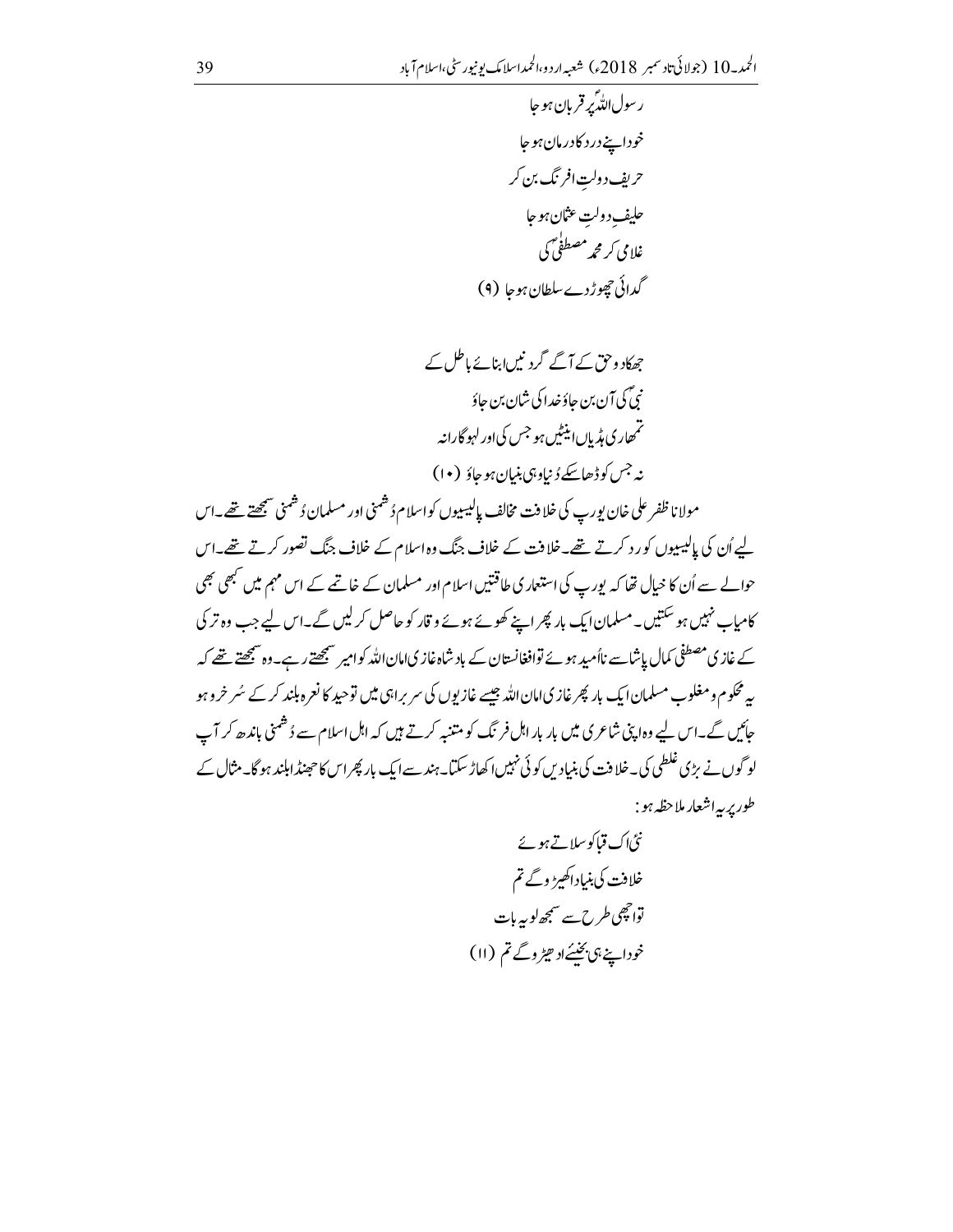نور خداہے کفر کی حرکت پہ خنداز ن پھونکوں سے ہہ چراغ بجھایانہ جائے گا میں گرجہ ناتواں ہوں مگر بار کا <sup>ب</sup>نات میرےسواکسی سےاُٹھایانہ جائے گا اقصائے ہند میں علم حق ہوابلند بیر پر چماب کسی سے گرایانہ جائے گا (۱۲)

پروفیسر ڈاکٹر سہیل کے مطابق اُن کی نظموں میں خلافت کے خاتمے کے خلاف شدید قسم کا احتجاج ملتا ہے۔انھیںاس تحریک کے ذریعےایک روشنی پھیلتی د کھائی دیتی ہے جو تر کوں کی جد وجہد سے پھوٹ کر پوری د نیاکے مسلمانوں کو غلبے اور طاغوتی قوتوں کو مغلوب ہونے کے خواب د کھائی دیتی ہے۔(۱۳)مسلمانوں کے ہاہمی نقاق ، ناجاتی وغدار کیاور نااتفاقی کی وجہ سے مولا ناظفر علی خان کے خواب پورے نہیں ہوئے۔ تحریک خلافت ناکام ہو ئی اوراستعار ی طاقتیں اپنی کوششوں میں کامیاب ہو گئیں۔اُن کے اشاروں پر مر دبیار ''تر کی'' کے اپنے بغاوت کرنے گے۔عرب میں شریف مکہ (شریف <sup>حسین</sup>) نے بغاوت کاعلم ہلند کیا۔جس کے لیے"معاہدہ سیورے" قانونی جواز ثابت ہوا۔ عرب پر شریف حسین جسے وہ مولا نابے شرف کہ کر ایکار تے تھے پقیضے کی خبر سُن کر وہ نہایت رنجید ہ ہو گئے۔اُن کا خیال تھا کہ خانہ کعبہ جسے ابراہیم ؑنے ایک بار بتوں کاصفایاکر کے کفر وشر ک سے پاک کر دیاتھاایک بار <sup>ک</sup>یر شطانی طاقتوں کے ہاتھوں میں چلا گیا۔